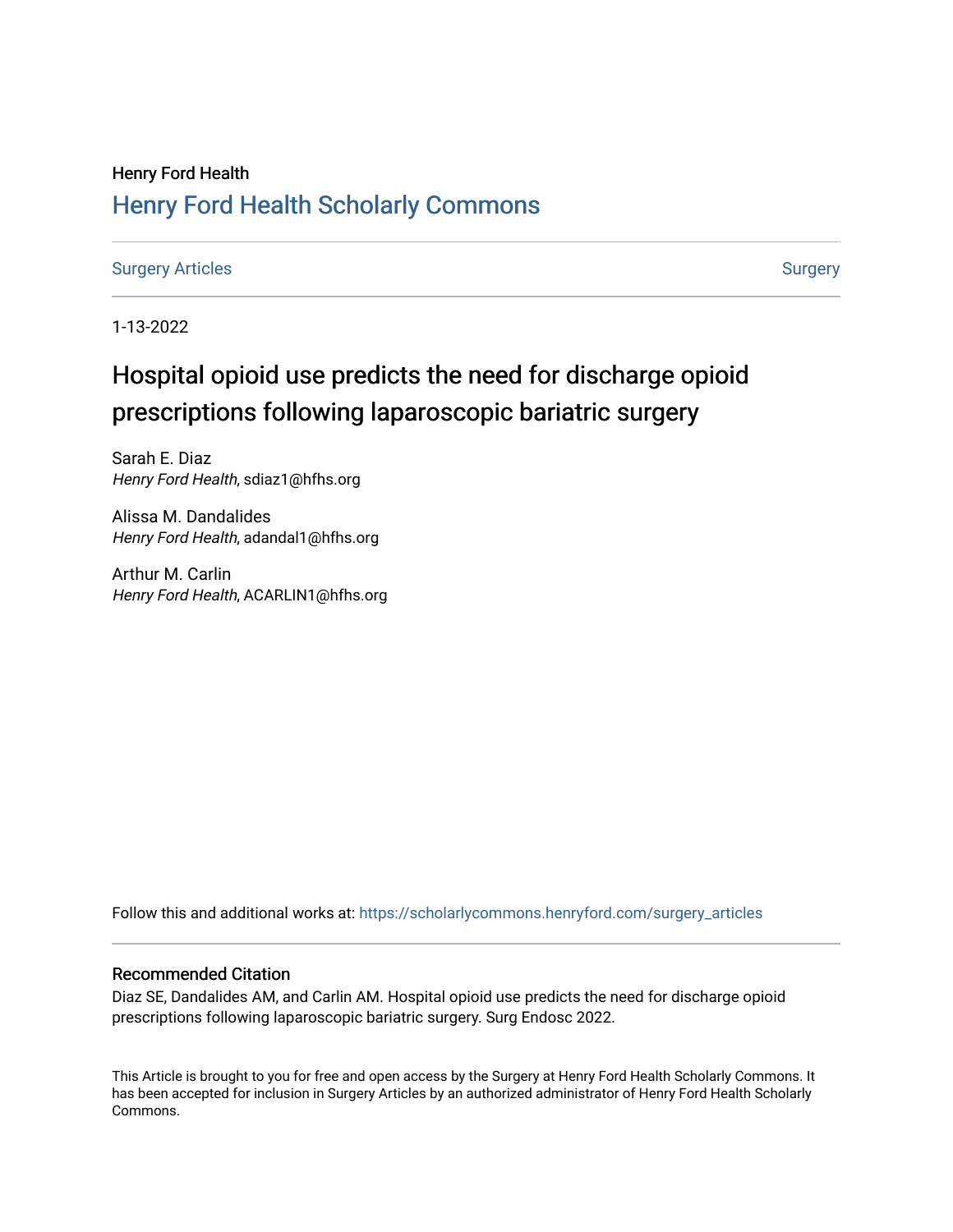**2021 SAGES POSTER**





## **Hospital opioid use predicts the need for discharge opioid prescriptions following laparoscopic bariatric surgery**

**Sarah E. Diaz<sup>1</sup>  [·](http://orcid.org/0000-0002-3549-6283) Alissa M. Dandalides2 · Arthur M. Carlin3**

Received: 26 July 2021 / Accepted: 3 January 2022

© The Author(s), under exclusive licence to Springer Science+Business Media, LLC, part of Springer Nature 2022

#### **Abstract**

**Background** Overprescribing of opioids after surgery increases new persistent opioid use and diversion contributing to the opioid epidemic. There is a paucity of evidence regarding discharge opioid prescribing after bariatric surgery.

**Methods** We conducted a retrospective, cohort study analyzing post-operative opioid use at a single institution in patients who underwent laparoscopic sleeve gastrectomy (LSG) and laparoscopic Roux-en-Y gastric bypass (LGB) from July 2019 thru February 2020. Multimodal analgesia was used including 5 mg oxycodone pills as needed during hospitalization with fve prescribed on discharge if requested after discussion. Opioid use was determined from medical record review and postoperative data collected from patients at a 2-week follow-up visit. The Michigan Automated Prescription System (MAPS) was used as an adjunct to evaluate perioperative opioid prescriptions.

**Results** The cohort of 84 patients included those having LSG (72) and LGB (12). Fifty-fve patients (65%) received a prescription for opioids on discharge and 91% flled their prescription. Only 44% (22/50) of those flling their opioid prescription took any opioids with 24% (65/275) of the total pills prescribed actually consumed. Opioid use on the surgical ward had the strongest correlation with discharge opioid use (rho=0.65, CI 0.494, 0.770). The number of opioid pills taken on the surgical ward was positively associated with the number of pills taken after discharge. Those who took none, 1 to 3, or 4 or more opioid pills consumed  $0.14 \pm 0.48$ ,  $0.95 \pm 1.71$ , and  $3.14 \pm 1.86$  pills after discharge ( $p < 0.001$ ). No patients required an additional opioid prescription within 90 days of surgery with MAPS confrmation.

**Conclusion** Postoperative in-hospital opioid use following laparoscopic bariatric surgery predicts opioid use after discharge. This knowledge can guide patient-specifc discharge opioid prescribing with the potential to mitigate diversion and reduce chronic opioid use.

**Keywords** Bariatric · Opioid prescribing · Opioid reduction · Laparoscopic Roux-en-Y gastric bypass · Laparoscopic sleeve gastrectomy

Opioid abuse in the United States has devastated our country and prompted the President to declare the opioid crisis

This manuscript was presented as an e-Poster at the Society of American Gastrointestinal and Endoscopic Surgeons' annual conference in Las Vegas, Nevada, August 31-September 3, 2021.

 $\boxtimes$  Sarah E. Diaz drsdiaz6@gmail.com

- <sup>1</sup> Department of General Surgery, Henry Ford Macomb Hospital, Clinton Township, MI, USA
- <sup>2</sup> Bariatric Surgery Center, Henry Ford Macomb Hospital, Clinton Township, MI, USA
- Department of Surgery, Henry Ford Health System, Detroit, MI, USA

a public health emergency in 2017. From 1999 to 2017, the rate of drug overdose deaths from opioids increased from 1.0 to 4.4 in 100,000 [[1\]](#page-7-0). In 2017 alone, 17,029 people died of drug overdose from prescription opioid medications [\[2](#page-7-1)]. Over half of the respondents in a National Survey of Drug Use and Health admitted to receiving opioid pain pills from a friend or relative for free [\[3](#page-7-2)] This isn't surprising as most patients report having unused opioids in their possession 30 days after surgery with over three-quarters of patients admitting to storing them in unlocked locations [[4–](#page-7-3)[6\]](#page-7-4).

Because of this, decreasing overprescribing of opioids to surgical patients on discharge has become a subject matter of interest in recent literature [\[7\]](#page-7-5). A study published by Howard et al. in 2020 investigated pathways to create opioid prescribing guidelines and determined that utilizing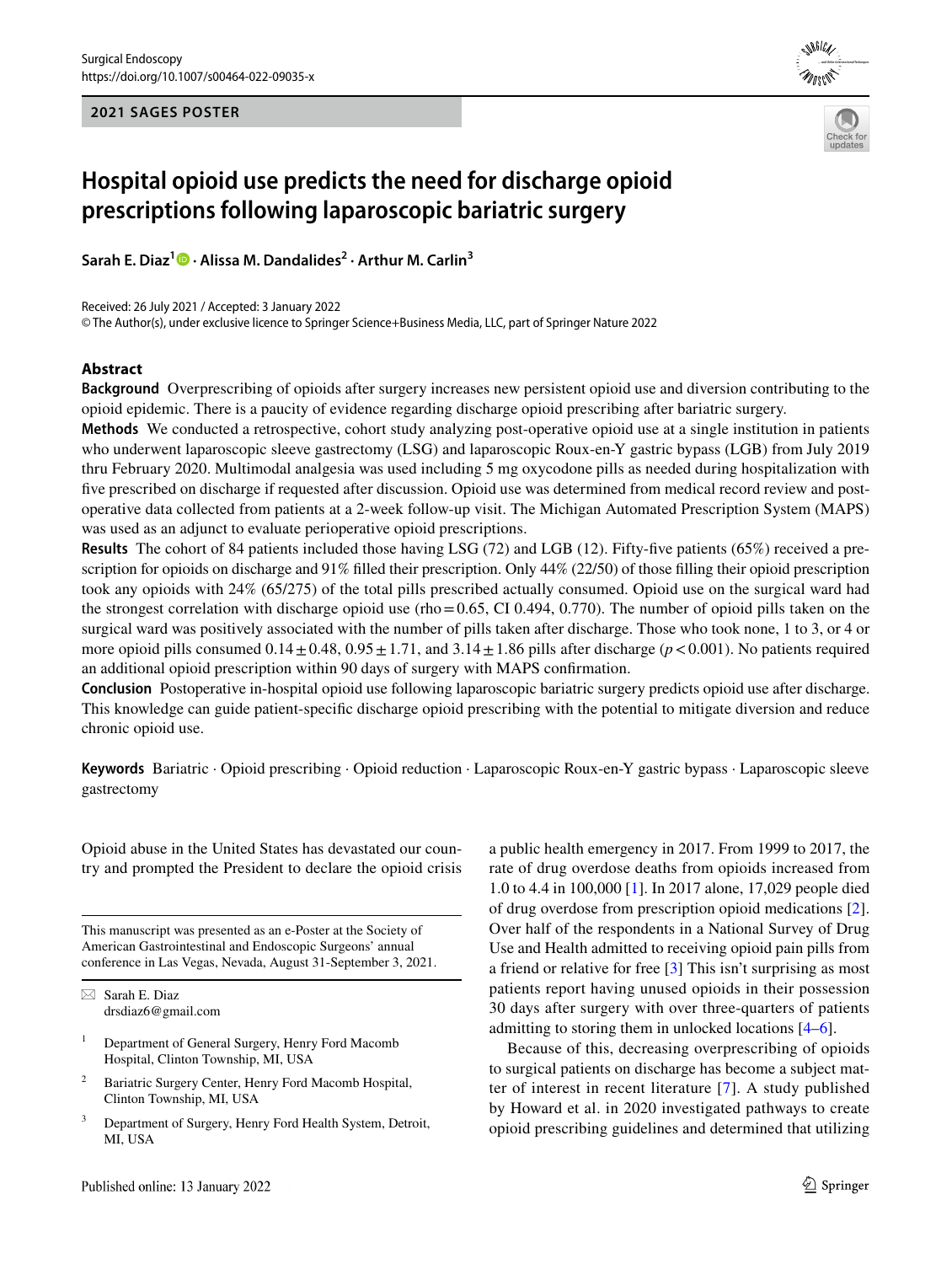patient-reported outcomes allowed physicians to reduce excessive opioid prescribing without affecting the perceived patient experience post-operatively [\[8](#page-7-6)]. Multiple other studies have demonstrated the large number of pills patients have remaining after recovering from surgery, and some have even gone on to recommend specifc prescribing guidelines based on opioids taken in the hospital [[4–](#page-7-3)[6,](#page-7-4) [9–](#page-7-7)[14](#page-7-8)].

Bariatric surgery patients are a unique population found to be at higher risk of developing new persistent opioid use when compared to non-surgical controls [[15](#page-7-9)]. This was reported in 6.3% of patients, and is associated with signifcantly worse patient outcomes including decreased weight loss, decreased patient satisfaction and less improvement in body image and depression [\[15,](#page-7-9) [16](#page-7-10)]. There is a paucity of literature specifcally relating to opioid prescribing on discharge after bariatric surgery. Therefore, we analyzed the records of 87 patients who underwent laparoscopic sleeve gastrectomy (LSG) or laparoscopic Roux-en-Y gastric bypass (LGB) to determine if there was a relationship between postoperative in-hospital opioid use and discharge opioid use. We sought to utilize this information to establish guidelines to facilitate discharge prescribing of patient-specifc quantities of opioids following laparoscopic bariatric surgery.

#### **Methods**

We performed a retrospective, cohort study at a single institution. Institutional review board approval was obtained prior to collecting any patient data. We completed a chart review of patients between 18 and 70 years old who underwent LSG or LGB from July 2019 thru February 2020. Exclusion criteria included patients who underwent bariatric revision surgery, those with a history of chronic opioid use defned as>90 days of near daily use of prescription medication classifed as an opioid within 1 year prior to surgery, any patient who had an intra-operative or post-operative complication, or those who did not attend their frst postoperative follow-up appointment 2 weeks after surgery.

All patients included in the chart review had their surgeries performed by the same surgeon and were enrolled in an Enhanced Recovery After Surgery (ERAS) program which included perioperative multimodal analgesia and intraoperative bilateral transversus abdominis plane blocks. The ERAS protocol was standard throughout the entire study period and did not difer between LSG or LGB cases. Opioid pain medication in the post-operative period was administered on an "as needed" basis at the discretion of the nurses taking care of the patients and based on the "Numerical Pain Rating Scale". Opioids were given only if their pain rating was seven or higher after other non-opioid analgesics were given. Hydromorphone was administered in the

post-anesthesia care unit (PACU) and morphine and oxycodone were administered on the surgical ward as needed. In addition to opioid pain medication, patients who underwent LSG as well as LGB were given scheduled acetaminophen and celecoxib and had methocarbamol available as needed. Upon discharge, fve celecoxib pills (200 mg) were prescribed for all patients with the order written as 200 mg daily as needed for pain. Twenty-four acetaminophen pills were prescribed to all patients with dosing of 1000 mg every 6 h as needed for pain. The decision whether to write a prescription for oxycodone came from a discussion held with the patient. As part of this discussion, the surgeon reviewed the patient's hospital use of opioids, explained the role of NSAIDs and acetaminophen, and discussed the negative side efects of opioids. Five oxycodone pills (5 mg) were given if requested, and patients were instructed to take one pill every 6 h as needed.

The patient charts were reviewed for age, gender, race, medical comorbidities, body mass index (BMI), type of surgery, length of stay, and operative time. They were also reviewed for the quantity of opioids taken during their hospital admission and prescribed on discharge. Per the surgeon's standard post-operative protocol, all patients are asked to report the number of acetaminophen, celecoxib, and oxycodone pills that had been consumed since discharge at the frst 2-week follow-up appointment by our registered dietician. Under the guidance of our dietician, the numbers of each of these pills consumed were recorded and then reviewed for purposes of this study. Opioid use was converted to morphine milligram equivalents (MME) for comparisons where appropriate. The Michigan Automated Prescription System (MAPS) was used to verify all perioperative opioid prescriptions.

#### **Statistical analysis**

Continuous variables were described with means and standard deviations. Nominal variables were described with counts and percentages. All correlations were computed using the nonparametric Spearman correlation. The outpatient opioid use followed a Poisson distribution. To analyze this a negative binominal model was used. Univariate models evaluated each variable individually and a multivariate model was ft on multiple variables in the same model. Diabetes was evaluated with a two-way analysis of variance for repeated measures. Student's *t* test or Chi-squared tests were used for two group comparisons. Throughout this study, a  $p$  value < 0.05 (two-tail) was considered statistically signifcant. Following initial data entry using Microsoft Excel, Minitab version 19 Statistical Software (State College, PA) was used for performing the analyses.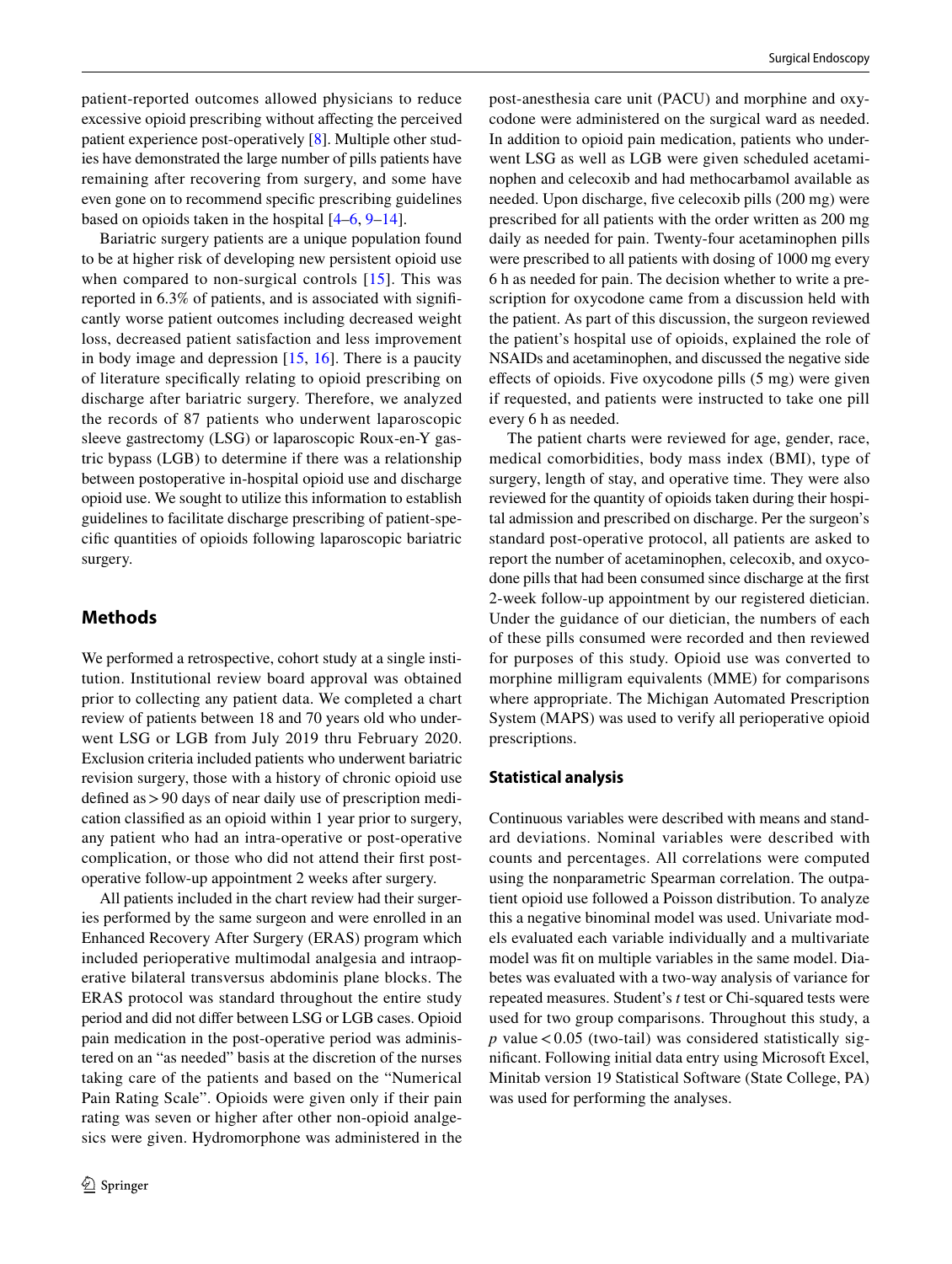#### **Results**

Our initial criteria for review included 87 patients, however 3 patients were excluded from the study due to preoperative opioid use. Seventy patients (90%) were female. The mean age was 44 and mean BMI was 47. Seventy-two patients underwent LSG (86%) while 12 underwent LGB (14%). Mean length of stay (LOS) was 1 day. Fifty-fve patients (65%) received a prescription for fve oxycodone 5 mg pills on discharge and 91% flled their prescription. Only 44% (22/50) of those flling their opioid prescription took any opioids. A total of 275 pills were prescribed  $(55 \times 5)$  and only 24% (65) of these pills were actually consumed after discharge in the 2-week postoperative period. Characteristics of the entire cohort are demonstrated in Table [1.](#page-3-0)

There was no correlation between the amount of opioids consumed after discharge with age, weight, BMI, operative time, or length of stay. In addition, there was no association with discharge opioid consumption and gender, hypertension, hyperlipidemia, obstructive sleep apnea, arthritis, or degenerative disc disease. However, the preoperative

<span id="page-3-0"></span>**Table 1** Characteristics of entire cohort

| Variable                                                         |               |
|------------------------------------------------------------------|---------------|
| Age, mean (SD)                                                   | 44.5(11.3)    |
| Gender, $n(\%)$                                                  |               |
| Male                                                             | 8(9.5)        |
| Female                                                           | 76 (90.5)     |
| LOS, mean(SD)                                                    | 1(0.41)       |
| BMI, mean (SD)                                                   | 46.6(6.5)     |
| Race, $n$ $(\%)$                                                 |               |
| White                                                            | 59 (70.2)     |
| <b>Black</b>                                                     | 24(28.6)      |
| Asian                                                            | 1(1.2)        |
| Comorbidities, $n$ (%)                                           |               |
| DM II                                                            | 27(32.1)      |
| <b>HTN</b>                                                       | 41 (48.8)     |
| <b>HLD</b>                                                       | 38 (45.2)     |
| <b>OSA</b>                                                       | 36(42.9)      |
| <b>DDD</b>                                                       | 7(8.3)        |
| <b>Arthritis</b>                                                 | 27(32.1)      |
| OR time, min (SD)                                                | 81 (31.9)     |
| Surgery type, $n$ (%)                                            |               |
| LSG                                                              | 72 (85.7)     |
| LGB                                                              | 12(14.3)      |
| Opioid prescriptions written, $n$ (%)                            | 55 (65.5)     |
| Opioid prescriptions filled, $n$ (%)                             | 50 (90.9)     |
| Pts who consumed opioids on DC upon receiving<br>script, $n(\%)$ | 22/50 (44)    |
| Pills consumed compared to prescribed, $n$ (%)                   | 65/275 (23.6) |

diagnosis of diabetes mellitus was associated with decreased discharge opioid consumption  $(p=0.042)$  (Fig. [1](#page-4-0)).

There was no correlation between the amount of opioids taken in the post-anesthesia care unit (PACU) and the amount of opioids taken on discharge. However, there was a moderately strong correlation with opioid use on the surgical ward and opioid use on discharge (rho $=0.65$ , CI 0.494, 0.770) (Fig. [2](#page-4-1)). Furthermore, there was a signifcant positive association with the number of oxycodone pills taken on the surgical ward in the hospital with the amount taken after discharge (Table [2](#page-5-0)).

All patients were prescribed both acetaminophen and celecoxib on discharge. There was no relationship between opioid use on discharge and consumption of acetaminophen  $(rho 0.18)$  or celecoxib  $(rho=0.30)$ . Regarding prescribing practices, patients who consumed greater amounts of opioids in the hospital were more likely to be discharged with an opioid prescription  $(p=0.001)$ . No patients required a refill or a new prescription for opioids within 90 days of surgery. This was confrmed using MAPS. It is also important to note that no phone calls were made to the surgeon's office requesting an opioid prescription.

#### **Discussion**

Our study demonstrates that for patients undergoing laparoscopic bariatric surgery the best predictor of post-operative opioid use after discharge is hospital opioid use on the surgical ward. We also found diabetes mellitus protective against opioid use, with diabetic patients using less opioids on discharge. In our study, 275 pills were prescribed on discharge and only 24% (65) of these pills were actually consumed. Those who consumed greater than or equal to 4 pills on the ward were much more likely to consume opioids on discharge (Fig. [3\)](#page-5-1).

We demonstrated in our study gross over prescribing with a large number of pills available for diversion. Despite the relatively small number of opioids consumed after discharge, no patients contacted our office for additional pain medications. Based on our data, we have developed discharge prescribing guidelines for our laparoscopic bariatric surgery patients. We prescribe 0 pills if the patient used no opioids on the surgical ward, 1 pill if they used 1–3 pills on the surgical ward, or 3 pills if they used 4 or more pills on the surgical ward. By utilizing these guidelines, we anticipate a reduction in unused opioids available for diversion and a lower rate of new persistent opioid use.

Hospital opioid use as a predictor of discharge opioid use is supported in a study including several diferent operations both open and laparoscopic by Hill et al. that demonstrated the best predictor of opioid use at home was the amount of opioids used the day prior to discharge [\[10](#page-7-11)] In their fndings;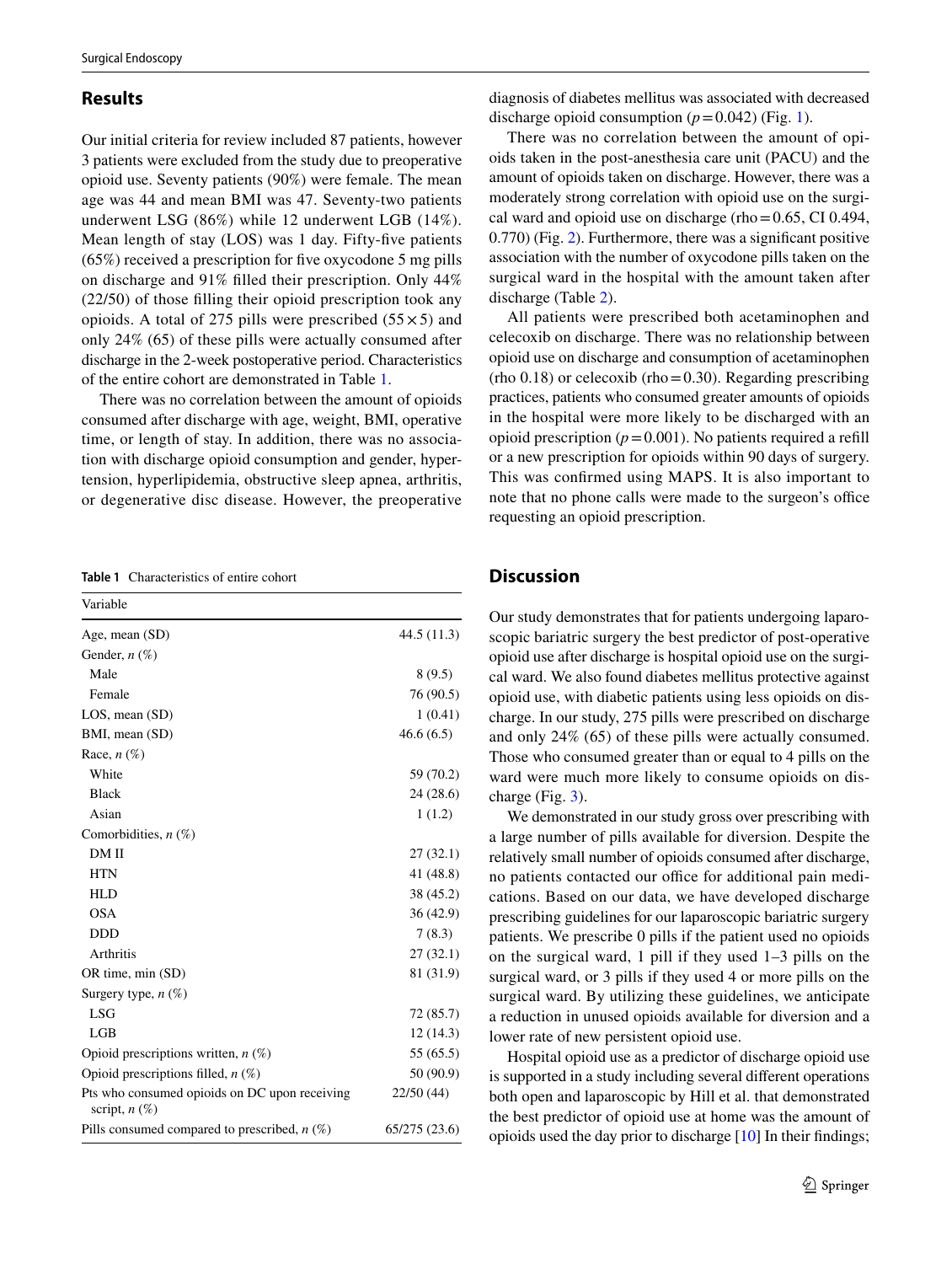

### Opioids Consumed in Diabetics vs. Non-Diabetics  $p=0.042$

<span id="page-4-0"></span>**Fig. 1** Average MME used on the ward and on discharge in the diabetic patient population compared to the non-diabetic



<span id="page-4-1"></span>**Fig. 2** Percentage of patients using opioids on discharge after consuming 0, 1–3, or≥4 pills on the ward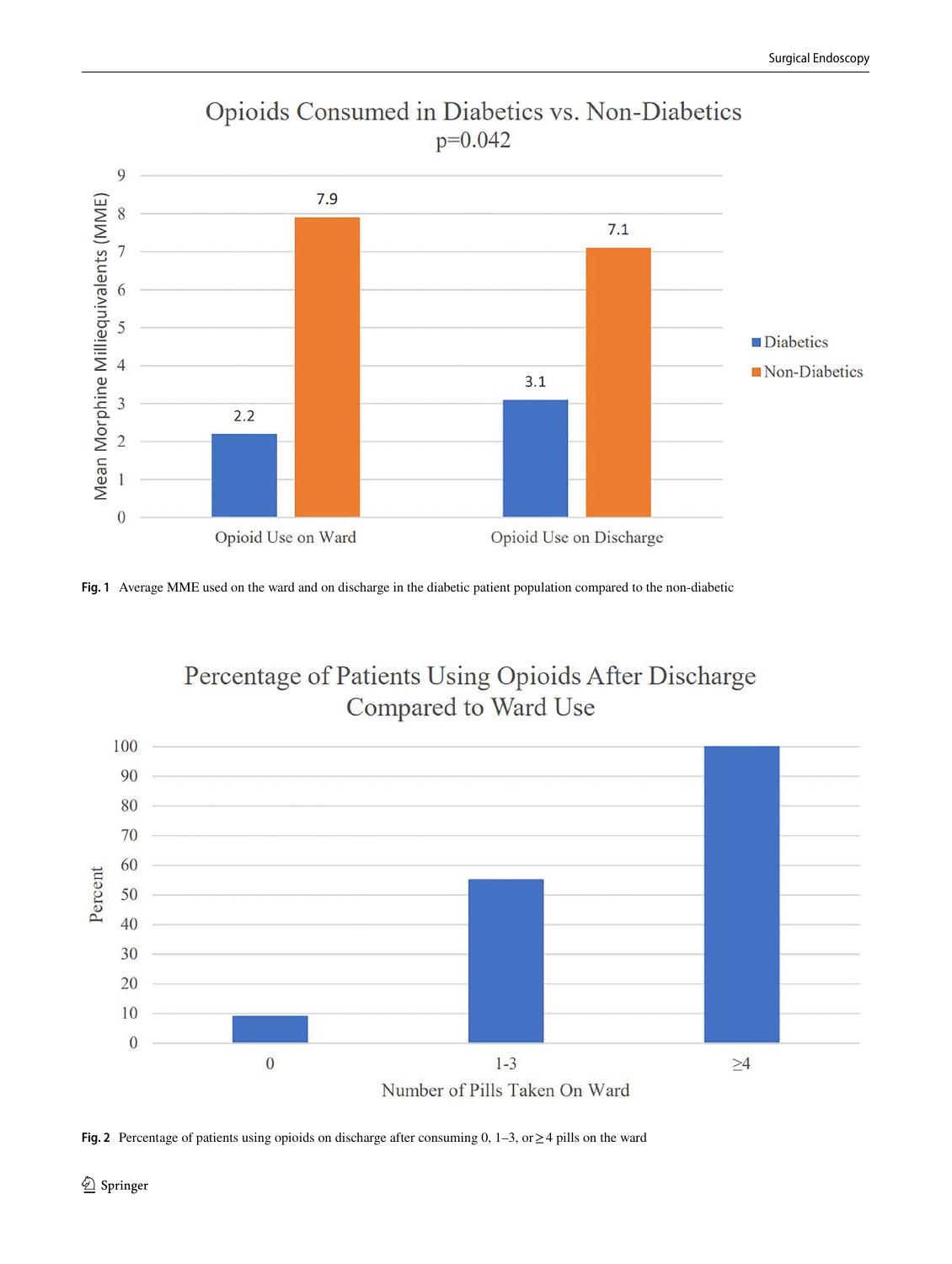<span id="page-5-0"></span>**Table 2** Univariate and multivariate analysis of variables associated with outpatient opioid use

| Variable              | $\boldsymbol{n}$ | Pills taken after dis- | Pills taken after dis-<br>charge, mean (SD) | Univariate<br><i>p</i> value | Multivari-<br>ate $p$ value |
|-----------------------|------------------|------------------------|---------------------------------------------|------------------------------|-----------------------------|
|                       |                  | charge, median (IQR)   |                                             |                              |                             |
| Age, years            |                  |                        |                                             | 0.798                        | 0.912                       |
| $\leq 44$             | 43               | 0(0.1)                 | 0.72(1.47)                                  |                              |                             |
| >44                   | 41               | 0(0.1)                 | 0.83(1.64)                                  |                              |                             |
| <b>Sex</b>            |                  |                        |                                             | 0.882                        | 0.465                       |
| Male                  | 8                | 0(0.1)                 | 0.88(1.81)                                  |                              |                             |
| Female                | 76               | 0(0.1)                 | 0.76(1.53)                                  |                              |                             |
| Type of surgery       |                  |                        |                                             | 0.911                        | 0.566                       |
| <b>LSG</b>            | 72               | 0(0.1)                 | 0.76(1.54)                                  |                              |                             |
| LGB                   | 12               | 0(0.1)                 | 0.83(1.64)                                  |                              |                             |
| LOS, days             |                  |                        |                                             | 0.351                        | 0.509                       |
| 1                     | 70               | 0(0.0)                 | 0.67(1.44)                                  |                              |                             |
| $\geq$ 2              | 14               | 0(0.2)                 | 1.28(1.88)                                  |                              |                             |
| # Pills taken on ward |                  |                        |                                             | 0.001                        | 0.001                       |
| $\theta$              | 37               | 0(0.0)                 | 0.14(0.48)                                  |                              |                             |
| $1 - 3$               | 40               | 0(0.1)                 | 0.95(1.71)                                  |                              |                             |
| $\geq 4$              | 7                | 4(2.5)                 | 3.14(1.86)                                  |                              |                             |





<span id="page-5-1"></span>**Fig. 3** Number of pills prescribed versus number of pills consumed on discharge when patients took 0, 1–3, or≥4 pills on the ward

however, they concluded that patients being discharged prior to post-operative day (POD) 2 should receive 15 pills (5 mg oxycodone) regardless of hospital use. Those being discharged on or after POD 2 would receive a number of pills based on their opioid consumption on the ward. Most of our patients were discharged home on POD 1 (83%). If each of these patients was generically given 15 pills, this would result in 1,050 pills being prescribed. As a group, our patients discharged on POD 1 only used 47 pills.

Pill surplus has been noted in other research studies on opioid use. A meta-analysis of 6 prospective studies evaluating the oversupply of opioids after a wide variety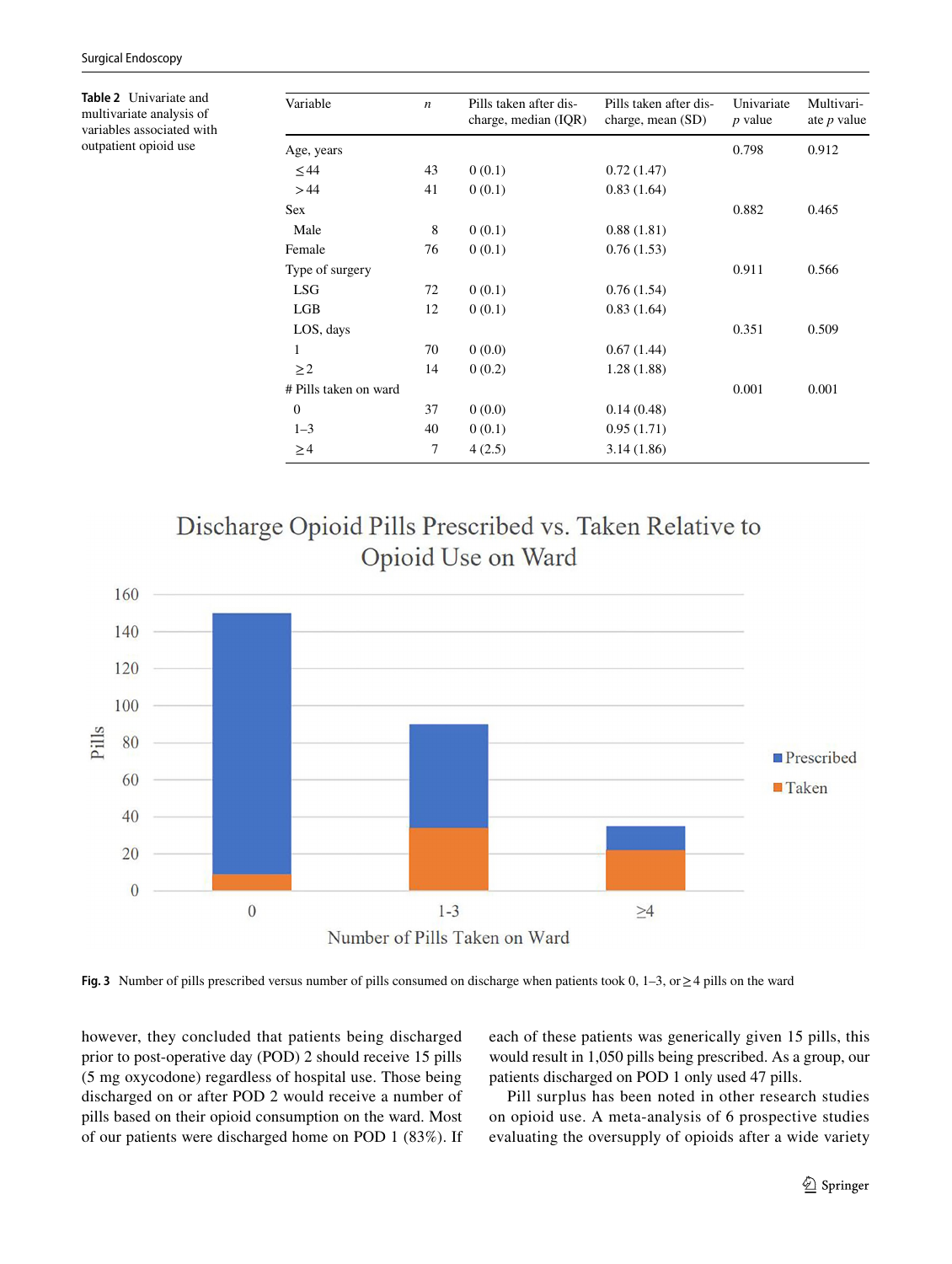of surgical procedures including orthopedic, urologic, thoracic, and general surgery showed 67–92% of patients reported having unused opioids with 73–77% of patients storing them in unlocked locations [[4](#page-7-3)] A cohort study done analyzing over 2300 patients in Michigan undergoing general and gynecologic surgical procedures in 2017 showed the mean number of hydrocodone-acetaminophen pills prescribed on discharge was 30 with the mean number of actual pills consumed on discharge being 9 [\[17](#page-7-12)]. In their study, they found that patients consumed more pills after discharge if they were prescribed more pills. They also found that obese patients used higher amounts of opioids.

While our study showed no correlation between BMI and opioid use, we did fnd that patients with type II diabetes mellitus used signifcantly less opioids in the hospital as well as after discharge. Several forms of diabetic neuropathy exist, but distal symmetric polyneuropathy is the most common form [\[18\]](#page-7-13). It can present itself as loss of nerve function or gain of nerve function resulting in pain [[19\]](#page-7-14). The nerve damage begins peripherally in the small-diameter sensory nerve fbers that perceive thermal and electrical energy as well as pain [[19](#page-7-14)]. It is not only the peripheral nerves that are afected by diabetes. A small, prospective study performed in Denmark demonstrated decreased sensitivity to mechanical, electrical, and heat stimulation of the foregut leading to what they referred to as a "high overall gut pain threshold" [\[20\]](#page-7-15). Additional research into patterns of opioid use of diabetic patients after abdominal surgery could guide clinicians in their future prescribing practices as these patients may require less opioid medication.

The Michigan Opioid Prescribing Engagement Network (Michigan OPEN) makes procedure specifc opioid prescribing recommendations based on published studies and/or expert opinion. With regards to sleeve gastrectomy, their recommendations are based only on expert opinion and data from the Michigan Pain Control Optimization Pathway (POP). The POP is used to guide opioid use in opioid naïve patients undergoing uncomplicated elective surgery with no contraindications to acetaminophen or ibuprofen [[14\]](#page-7-8). Their current recommendations are 0–10 oxycodone pills (5 mg) on discharge after sleeve gastrectomy. They do not have recommendations for gastric bypass. Following these guidelines, our LSG patients would have been potentially discharged with 720 pills; however, they only used 32 pills or 4% of the POP recommended maximum prescription. Clearly our study demonstrates that following the POP guidelines for sleeve gastrectomy in our patients would lead to excessive over prescribing. The high number of recommended pills by Michigan OPEN could be attributed to their guidelines being based on expert opinion which highlights the need for additional investigations regarding discharge opioid prescribing following laparoscopic bariatric surgery. Currently their website states that prospective data collection is ongoing for future revisions.

It is important to note that using our prescribing guidelines developed from this study, our entire cohort of patients would have had an opportunity to consume 41 pills on discharge. The patients used a total of 65 pills. On further analysis, 17 patients (20.2%) used more opioids than our prescribing algorithm would have suggested. 12 patients (14.2%) used less pills than would have been prescribed. Under prescribing of opioids could potentially increase office calls for refills or increase emergency room visits due to inadequate pain control and over prescribing can lead to pill diversion or an increased amount of opioids consumed as previously described [[17](#page-7-12)].

Limitations to this study include its relatively small sample size and retrospective analysis with potential for bias. An additional limitation would include potential recall bias from patients regarding the number of pills taken. They were asked about the exact numbers of three diferent medications consumed, and it is possible they may not have reported the correct number of each pill. In future studies analyzing post-operative opioid use, it may be helpful to have patients bring in pill bottles to help confrm amounts taken.

The number of opioids prescribed and consumed on discharge may appear low to some; however, all procedures were performed by a single bariatric surgeon who utilizes a strict ERAS protocol with a multi-modal pain control pathway for all patients. ERAS protocols using multi-modal pain pathways have been shown to decrease opioid use in both the inpatient setting and on discharge. Our results may not be generalizable to all bariatric surgery populations due to diferences in surgical technique and analgesic management including multi-modal pain control and ERAS protocols. Future studies analyzing patient behavior when prescribed a limited number of opioids based on post-operative in-hospital opioid use need to be performed to validate our new prescribing guidelines.

#### **Conclusion**

Opioid use on the surgical ward predicts opioid use on discharge following laparoscopic bariatric surgery. This information can be used as a guide for discharge opioid prescribing to potentially mitigate new persistent opioid use as well as pill diversion.

**Funding** We received no grant support and have no financial relationships.